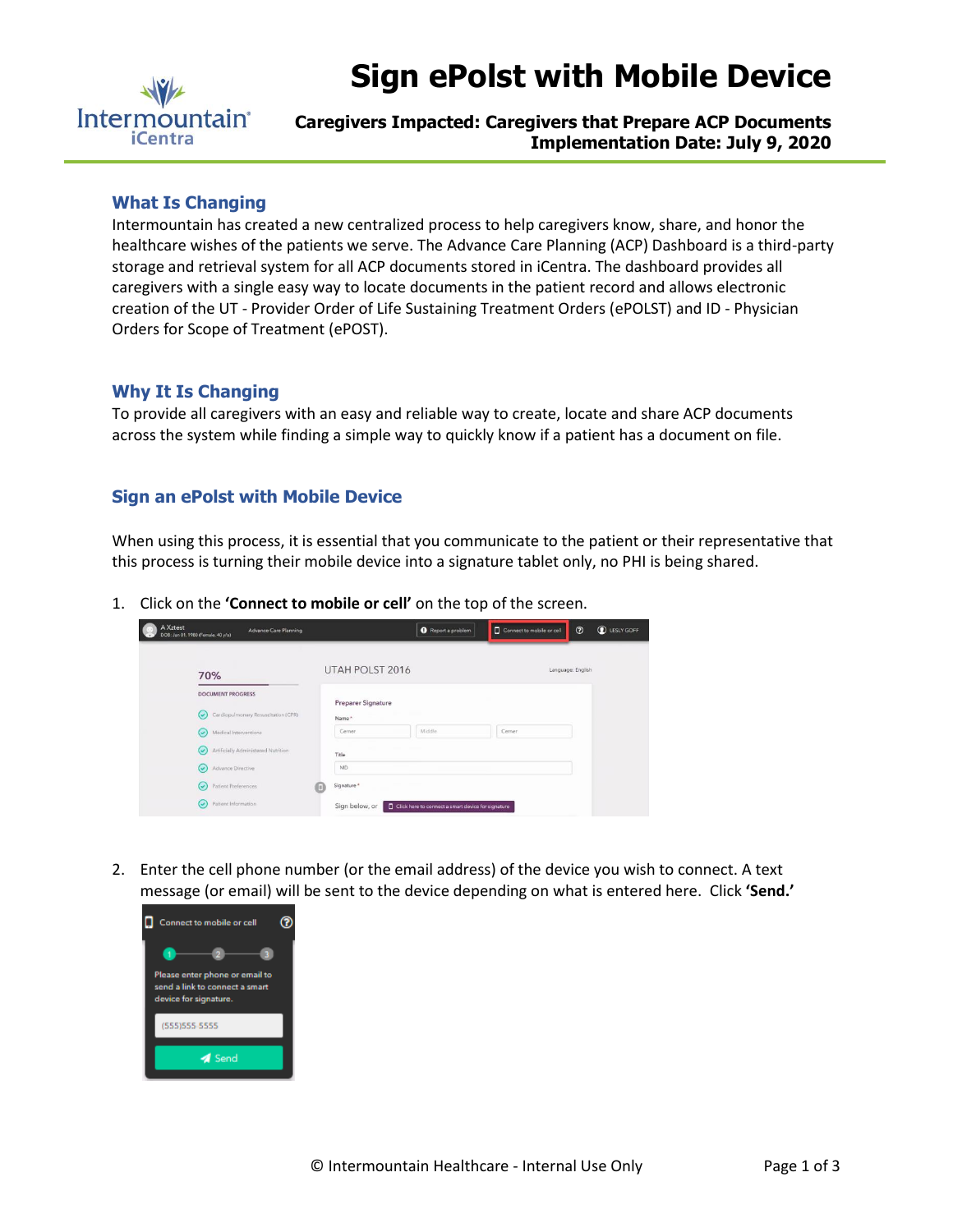3. **ON MOBILE DEVICE**: Open the text message (or email) and click on the link, a 6- digit code will appear.



4. **ON COMPUTER**: Enter the 6-digit code displayed and you will be connected to the mobile device. Click **'Confirm.'**



5. **ON MOBILE DEVICE**: The user of the connected device is now able to sign. You should see the signature on the computer as they are signing on the mobile device. The signature of the patient and the provider can be obtained through the connection. Once the signature is complete, no further steps will need to be completed on the mobile device. NOTE: DO NOT CLICK 'Clear Signature'